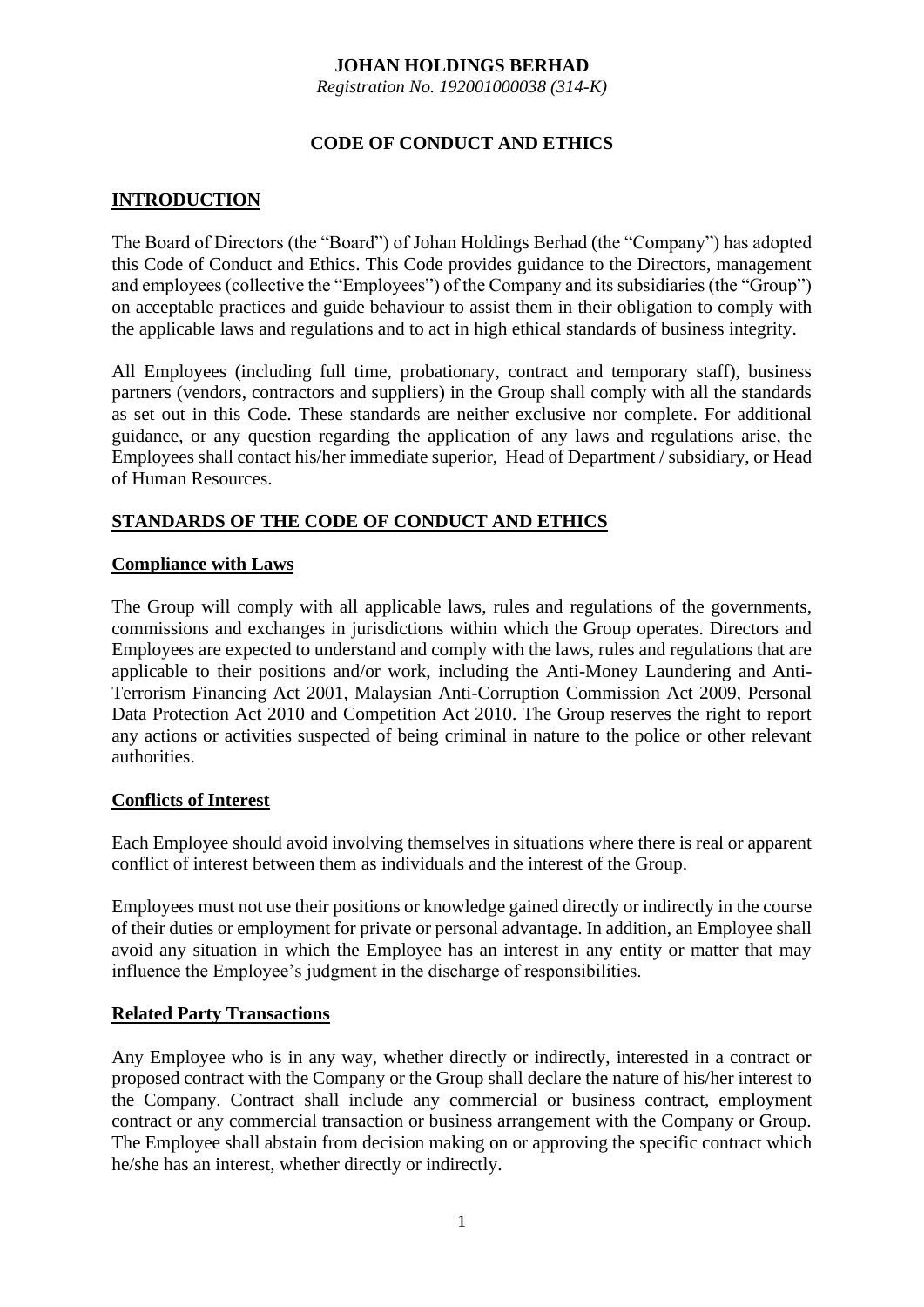Related Party referred to in this Code include: (i) the Employee and family members of the Employees, i.e. the spouse, parent, child (including adopted child and step-child), brother, sister and the spouse of his child, brother or sister; (ii) body corporate which is accustomed or is under an obligation, whether formal or informal, or its directors are accustomed, to act in accordance with the directions, instructions or wishes of the Employee; or (iii) a body corporation which the Employee has a controlling interest.

Employees who are also directors of the Group should be aware of the statutory requirement in the Companies Act, 2016 to disclose his/her interest, direct or indirect in a contract or proposed contract with the Group.

In addition, a transaction which involves the interests, direct or indirect of a director, major shareholder or person connected with such director or major shareholder, must be announced or obtain shareholders' approval under the Main Market Listing Requirements of Bursa Malaysia Securities Berhad ("Listing Requirements") as the case maybe.

## **Confidential Information**

All information of a confidential and sensitive nature relating to the Group obtained in the course of engagement and/or employment with the Company shall be deemed to be strictly confidential and shall not be disclosed to any third party unless the disclosure is duly authorized or legally mandated. This measure applies to all employees both during and after the service with the Company.

No employee shall use confidential and sensitive information obtained in the course of engagement and/or employment with the Company for his/her own pecuniary advantage.

#### **Insider Trading**

Every employee who has access or privy to non-public price sensitive information must not deal in the Company's securities and must not communicate or cause such information to be communicated to another person. Price sensitive information means information which on becoming generally available a reasonable person would expect it to have a material effect on the price or the value of securities. Any Employee, who commits insider trading maybe subjected to criminal and civil actions.

All Employees must ensure that all transactions in the Company shares do not contravene the laws on insider trading. An Affected Person as defined in the Listing Requirements must also comply with Chapter 14 of the Listing Requirements for dealings in the Company's Securities during and outside closed period.

#### **Bribery and Corruption**

Every employee must maintain high ethical and professional standards in dealing with government officials and members of the private sector.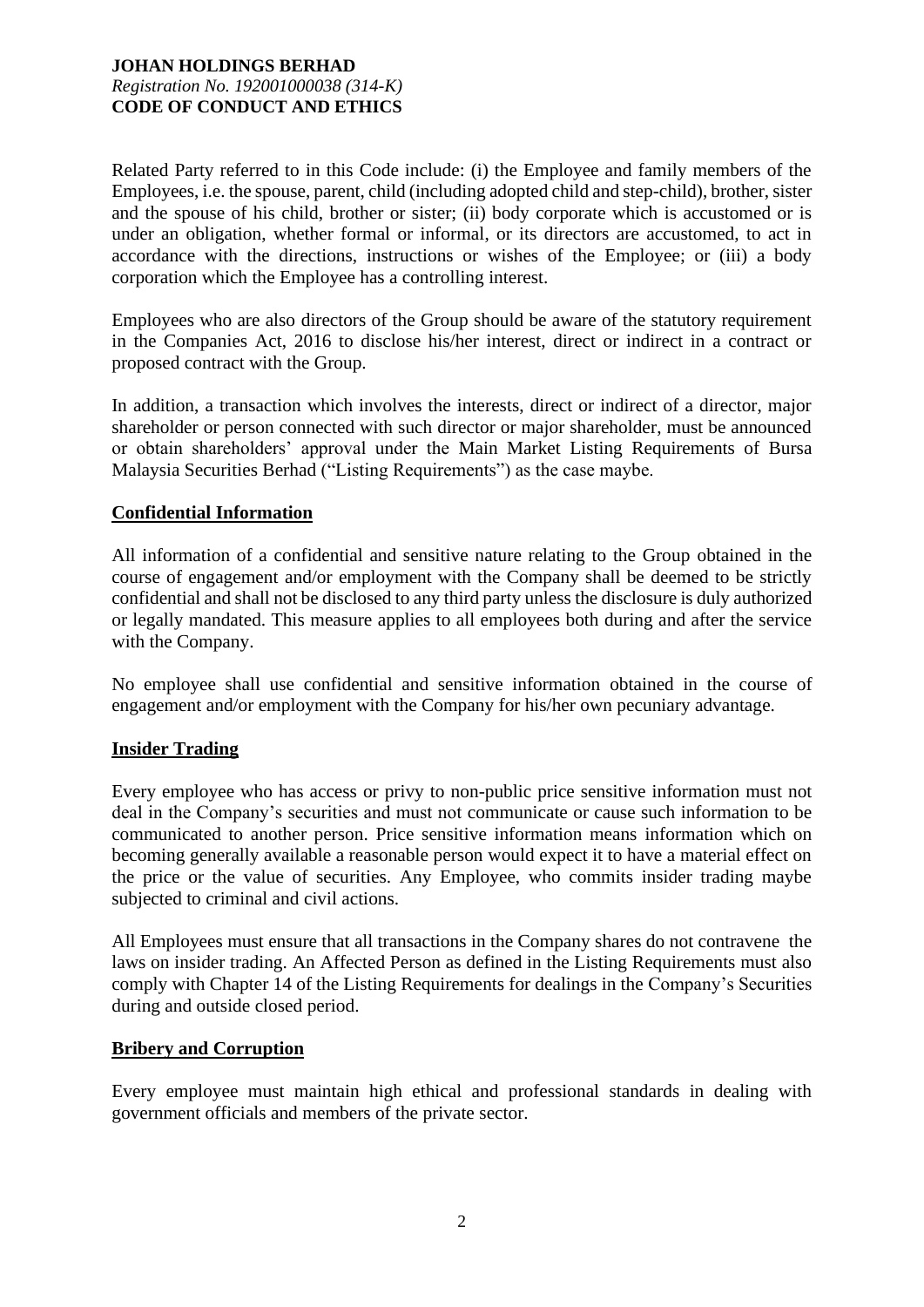Employees shall not offer, give, solicit or accept bribes in order to achieve business advantage for the Company or personal advantages for themselves or others or engage in any transaction that can be construed as having contravened the anti-corruption laws. All Employee's must comply with all applicable anti -corruption laws.

Facilitation Payments i.e. unofficial payments in cash or in-kind made to government officials intended to "facilitate" or expedite the performance of a routine government action (e.g. clearing customs, processing visas, scheduling inspections, etc.) are strictly prohibited.

## **Business Courtesies**

Employees are not permitted to give or accept personal gifts, favours, entertainment or services, in cash or kind, that will or will appear to influence objective and fair business decisions. In case of doubt, the Employee check with his superior before giving or accepting any such courtesies.

The gifts, favours, entertainment or services that are deemed as not given to influence the Employees' performance of duties include normal business courtesies (meals or entertainment), token gifts which are occasional, gifts during festive or special occasions and gifts from social functions attended by the Employees on behalf of the Group, are permissible.

Employees shall not use the company's funds and resources to make contributions to any political campaign, political party, political candidate or any of employee's affiliated organizations unless otherwise authorised by the Company's board of directors.

# **Money Laundering**

Money laundering is the process of concealing the identity of proceeds from unlawful activities to convert "dirty" money to a legitimate source of income or asset. Money laundering is an offence under the Anti-Money Laundering and Anti-Terrorism Financing Act 2001 in Malaysia.

Employees shall be aware of the applicable anti-money laundering laws and shall seek to ensure they are appropriately and adequately informed of developments in the laws relating to this area.

Employees shall not engage in any transaction which they know or suspect involves the proceeds of criminal activity; and not otherwise be knowingly involved directly or indirectly in any money laundering activity. Employees are expected to be mindful of the risk of the Group's business being use for money laundering activities and Employees will pursue practices directed towards ensuring that their activities do not inadvertently contravene any relevant money laundering legislation.

#### **Work Environment**

The Group will use its best endeavours to ensure a safe workplace and maintain proper occupational health and safety practices to commensurate with the nature of the Group's businesses and activities.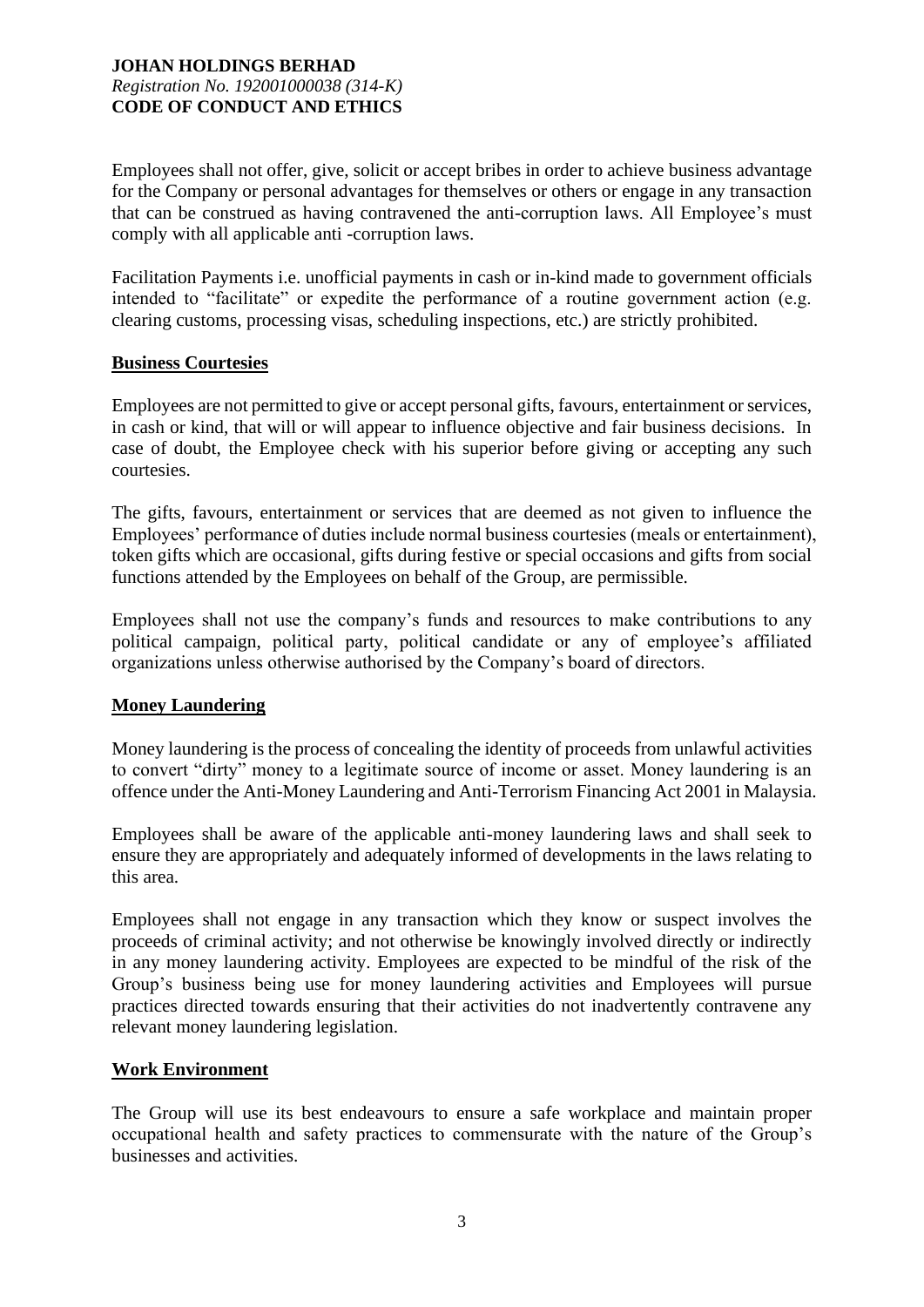The Group will provide a safe, secure and conducive workplace environment. Every employee and business partners must diligently observe and comply with all Occupational Safety and Health laws and regulations and the Group's health and safety policies, rules and regulations.

Each Employee has responsibility for maintaining a safe and healthy workplace for all Employees by and shall understand and abide by the Group's policies and procedures.

All operational facilities and properties of the Group are required to adhere to the internationally accepted health and safety standards and to comply fully with local fire safety regulations.

No Employee shall at any point of time during work and/or office hours consume alcohol of any form, except under approved and reasonable circumstances such as during corporate function or events. The usage of illicit drug is an offence and any Employee found to have committed such an illegal act shall be immediately referred to the relevant authorities.

Violence, abusive and threatening behaviour are not permitted. Employees shall report any of such incident to his/her immediate superior, Head of Department / subsidiary, or Head of Human Resources immediately.

## **Harassment in the Workplace**

The Group will not tolerate any form of harassment or bullying in the workplace and respect diversity in the workplace and not engage in any form of unlawful discrimination based on gender, race, ethnicity, skin colour, religion, nationality, sexual orientation, age, marital status, pregnancy, political affiliation, freedom of association or disability.

Any Employee facing harassment or bullying in any manner by any person within the Group shall report the matter immediately to his/her immediate superior, Head of Department / subsidiary, or Head of Human Resources. All such reports and/or complaints shall be treated with strictest confidence. Any person suspected to have committed criminal harassment will be handed over to the relevant authorities.

#### **Equal Opportunity**

The Group upholds the practice of equal opportunity to its Employees, customers, suppliers and other stakeholders. No persons shall be discriminated in any sense or manner by reason of race, religion, gender, ethnic, age or political leanings. All Employees shall be treated fairly and equally and any decision on recruitment business decisions, community investment and career advancement shall be based solely upon experience, merit, and performance.

# **Human Rights**

The Group will not tolerate and prevent all forms of discrimination, such as child labour and forced labour and disability. The Group respects all human rights including, prevention and full compliance with the law in terms of child labour and children's rights, anti-slavery, freedom of association, rights of the migrant workers, minimum wages and working hours.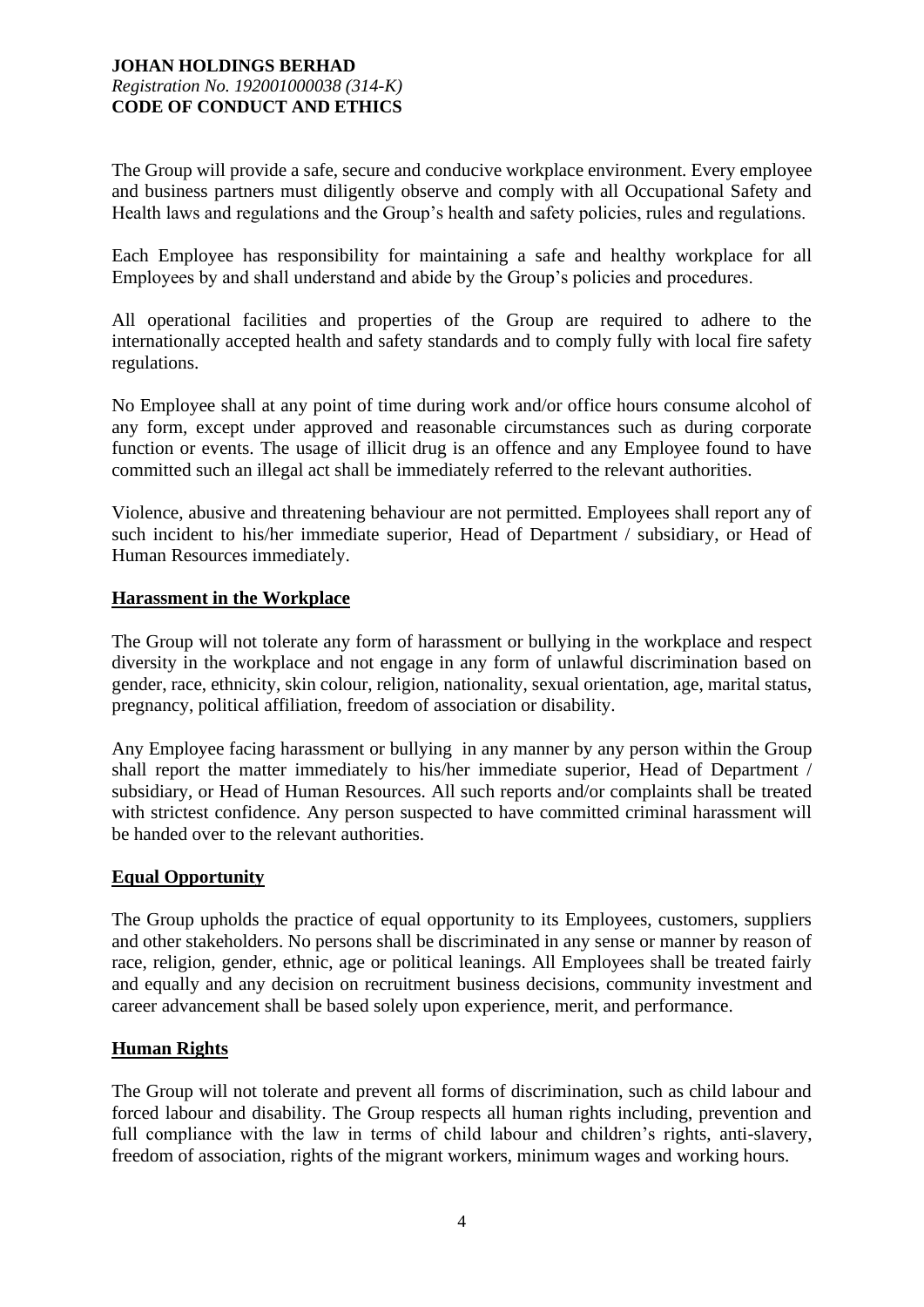# **Community**

The Group will be a responsible corporate citizen and will take into consideration the needs and aspiration of local communities by addressing the advancement of under-privileged groups and deprived backgrounds. The Group commits community empowerment by prioritising local sourcing and hiring.

# **Environment**

The Group is committed to operate an environmentally sustainable business by avoiding and mitigating pollution, combat climate change, reduce water consumption and well as protecting biodiversity.

## **Company's Assets**

The Company's properties and assets should be managed and safeguarded in a manner which protects their values. Employees are accountable both for safeguarding all assets entrusted to them, including the Company's information resources, records, materials, facilities and equipment under the Employees' care or control, from loss, theft, waste, misappropriation or infringement and for using the assets to advance the interests of the Company. All Employees have an affirmative duty to immediately report the theft, loss or misappropriation of any Company's assets, including financial assets, physical assets, information assets and electronic assets to the Management.

# **IMPLEMENTATION AND COMPLIANCE**

The Head of Human Resources shall oversee the communication, implementation and compliance of this Code in their respective organisations. All Employees, business partners and stakeholders are to have free and unrestricted access to this Code and must be conscious that non-compliance of this Code will result in appropriate disciplinary action.

# **REPORTING OF VIOLATION OF THIS CODE**

Employees and business partners have a duty to report incidences of non-compliance of this Code. They may report only to the Group Chairman. Reports received will be treated as confidential, ensuring and safeguarding the position and interest of the person making the complaint.

Investigation will be carried out promptly by the person receiving the report, with the assistance from the Group Human Resources Department and/or Group Internal Audit Department, if necessary. Appropriate disciplinary action will be taken for breach of this Code. No individual will be discriminated against or suffer any act of retaliation for reporting in good faith on violations or suspected violations of the Code. Employees and stakeholders can also use the Whistle Blowing Policy and Procedures which guarantees anonymity and confidentiality to report any violations.